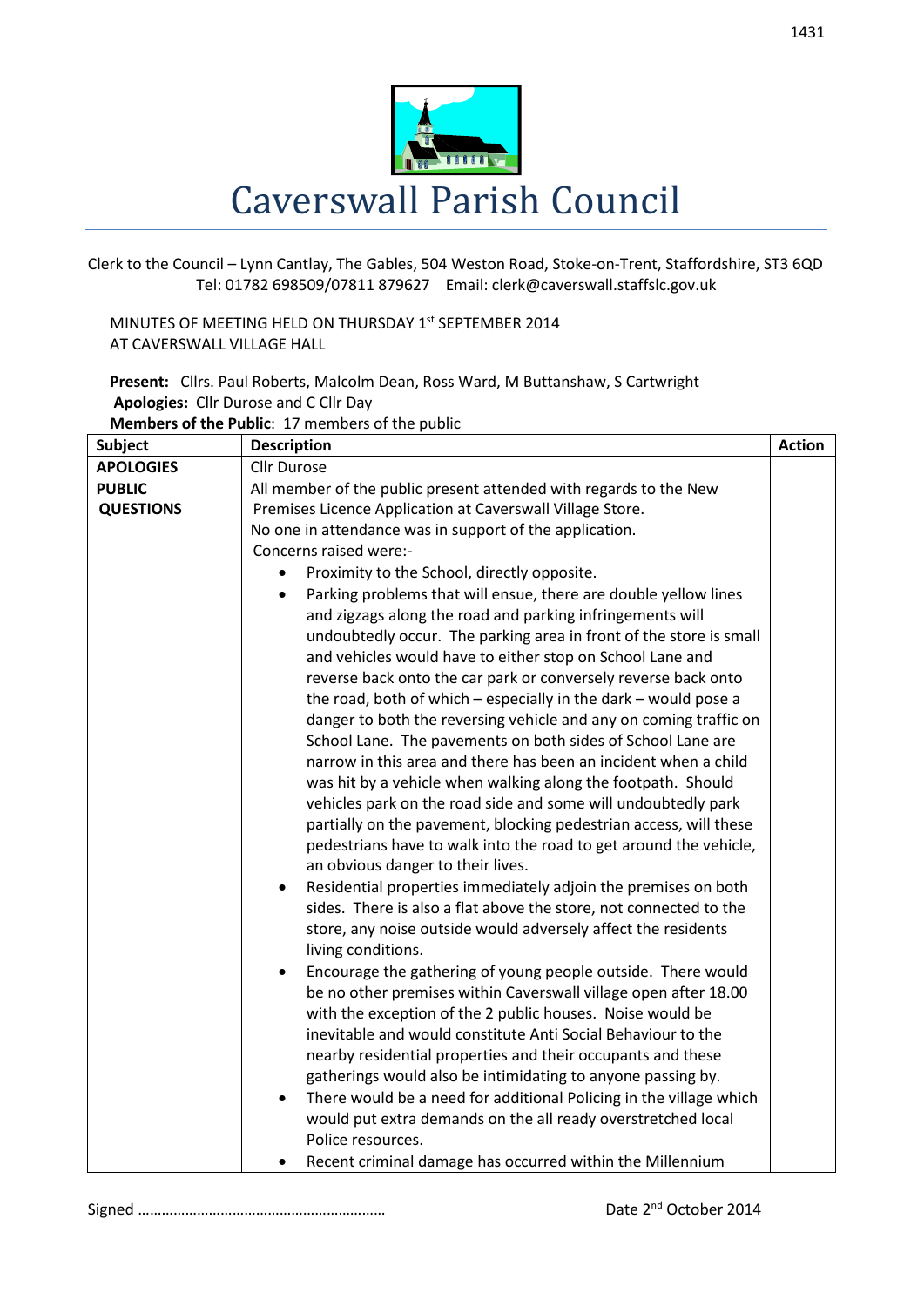| <b>Subject</b> | <b>Description</b>                                                                                                                                                                                                                                                                                                                                                                                                                                                                                                                                                                                                                                                                                                                                                                                                                                                                                                                                                                                                                                                                                                                                                                                                                                                                                                                                                                                                                                                                                                                                                                                                                                                                                                                                                                                                                                                                                                                                                                                                                                                                                                                                                                                                                                                                                                                                                                                                                                                                                                                                                                                                                                                                                                                                                                                                                                                                                                                                                                                                                     | <b>Action</b> |
|----------------|----------------------------------------------------------------------------------------------------------------------------------------------------------------------------------------------------------------------------------------------------------------------------------------------------------------------------------------------------------------------------------------------------------------------------------------------------------------------------------------------------------------------------------------------------------------------------------------------------------------------------------------------------------------------------------------------------------------------------------------------------------------------------------------------------------------------------------------------------------------------------------------------------------------------------------------------------------------------------------------------------------------------------------------------------------------------------------------------------------------------------------------------------------------------------------------------------------------------------------------------------------------------------------------------------------------------------------------------------------------------------------------------------------------------------------------------------------------------------------------------------------------------------------------------------------------------------------------------------------------------------------------------------------------------------------------------------------------------------------------------------------------------------------------------------------------------------------------------------------------------------------------------------------------------------------------------------------------------------------------------------------------------------------------------------------------------------------------------------------------------------------------------------------------------------------------------------------------------------------------------------------------------------------------------------------------------------------------------------------------------------------------------------------------------------------------------------------------------------------------------------------------------------------------------------------------------------------------------------------------------------------------------------------------------------------------------------------------------------------------------------------------------------------------------------------------------------------------------------------------------------------------------------------------------------------------------------------------------------------------------------------------------------------------|---------------|
|                | Gardens when fencing was broken and pulled out, this occurred<br>in the early and late evening, damage which was repaired by<br>local residents and paid for by the Parish Council. Also trees on<br>The Dams have been damaged during the last 6 months.<br>There are 2 public houses in the village where alcohol can be<br>$\bullet$<br>purchased.<br>Caverswall is a quiet village, this would be jeopardised if the<br>Village Store opened for the proposed hours.<br>The view of the majority of residents the Parish Council have had<br>٠<br>contact with regarding this application is that the people of<br>Caverswall do not need to have a premises in the village where<br>they can purchase alcohol, there are already plenty of premises<br>in the vicinity where alcohol can be purchased.<br>There are currently 5 stores within a 2 mile radius/5 minute drive<br>$\bullet$<br>that have a Licence to sell alcohol :-<br>Bargain Booze, Weston Coyney, ST3 6PZ - 1mile, 3 minutes.<br>1.<br>Open<br>2. Co-operative Store, Weston Coyney, ST3 6NA - 1.1mile, 4<br>minutes. Open 07.00-22.00 every day<br>3. Tesco, Meir Park, ST3 7WB - 1.3 mile, 4 minutes, open 24hr<br>Mon-Sat/10.00-16.00 Sun<br>4. Aldi, Meir Park, ST3 7WB - 1.3 mile, 4 minutes<br>5. Spar, Forsbrook, ST11 8BX - 1.7 mile, 5 minutes. Open 06.00-<br>23.00 Mon-Sat/07.00-22.30 Sun<br>Until the recent closure of the Village Store its opening times<br>were no later than 17.30 Mon-Fri, only open half day on Saturday<br>and closed on Sunday. This was considered to be sufficient by<br>the local residents of the village.<br>Caverswall does need a Convenience Store in the village, but we<br>can see no reason for opening times to be necessary in the<br>evening.<br>There is likely to be an increase in traffic with the proposed<br>licence. Local residents would be within walking distance but the<br>selling of alcohol at the store would naturally have people from<br>outside the village drive to the store or call when passing through<br>the village. Caverswall is used as a "rat run" by many drivers<br>especially if the A50 is blocked/closed (a fairy regular<br>occurrence), when there is a constant flow of vehicles going<br>along School Lane bumper to bumper. What will happen if<br>people wanting stop at the store block the road, it will cause<br>enormous problems, which will impact on all properties on<br>School Lane, let alone the School.<br>The safety of the children is paramount and all possible measures<br>must be considered to ensure their continued<br>Will encourage young people to gather in the area.<br>Mark never been open so long, anti social behaviour, damage already<br>happened at Mill Garden. Proximity of residential properties right next<br>door. Size of opening on road.<br>Lady who rents flat above will not relish door opening etc directly below<br>her rooms. Two pubs in village and at least 5 places within 2.5 miles to<br>purchase alcohol. |               |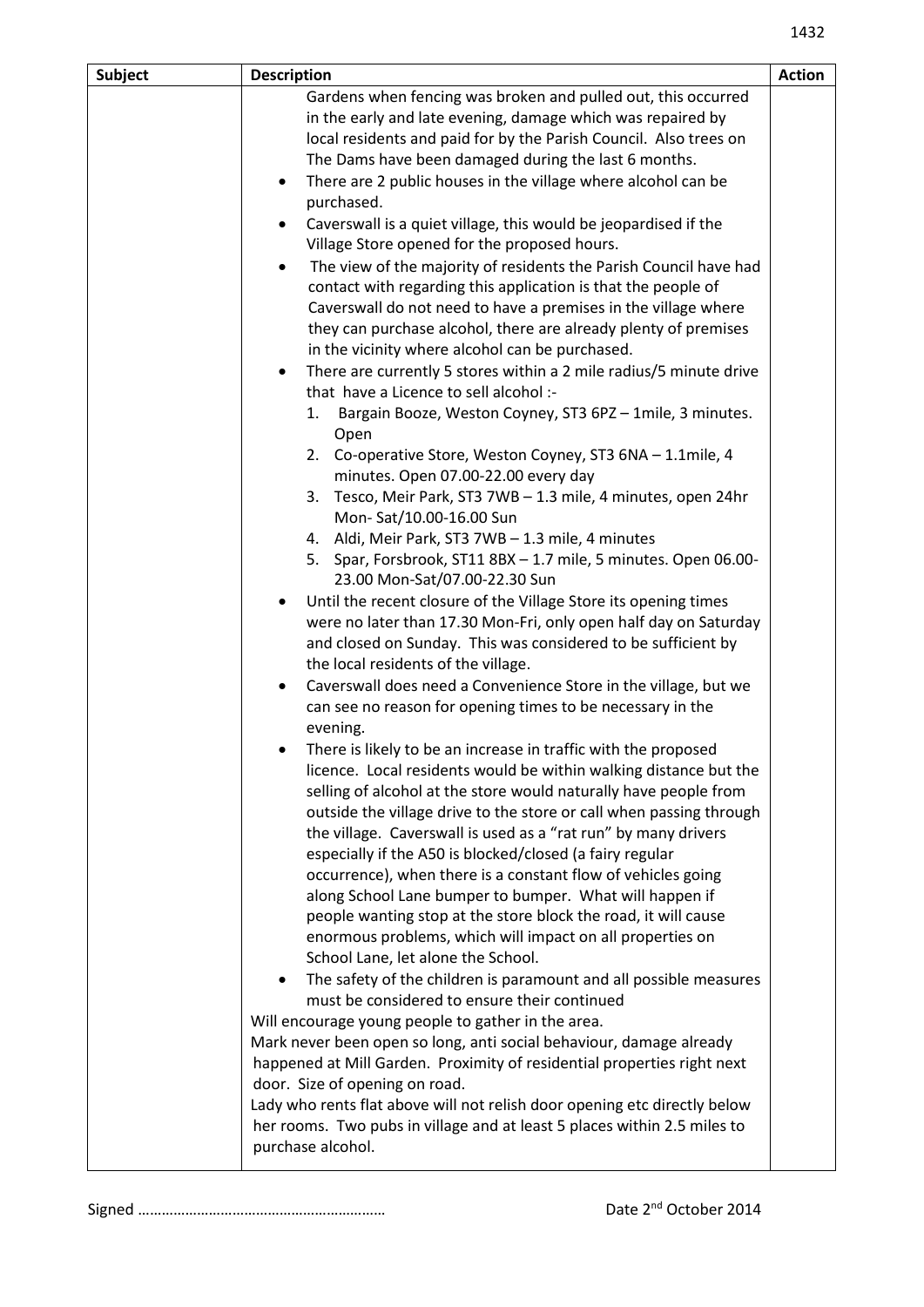| <b>Subject</b>         | <b>Description</b>                                                                                                                                          | <b>Action</b> |  |
|------------------------|-------------------------------------------------------------------------------------------------------------------------------------------------------------|---------------|--|
|                        | Loose what Caverswall is all about - quiet village.                                                                                                         |               |  |
|                        | Gathering place for young people could cause anti social behaviour.                                                                                         |               |  |
|                        | Trees on The Dams have been damaged in past due to problems with                                                                                            |               |  |
|                        | young people attending events in the village.                                                                                                               |               |  |
|                        | It is expected that this will go before Licensing panel.                                                                                                    |               |  |
|                        | Caverswall people don't need it however Caverswall does need a                                                                                              |               |  |
|                        | convenience store.                                                                                                                                          |               |  |
|                        | Consideration to vehicles reversing out onto road.                                                                                                          |               |  |
|                        | School safety issue, pavements narrow.                                                                                                                      |               |  |
|                        | Playing fields not secure gates being left open                                                                                                             |               |  |
|                        | Winterfield lane flooding reported to C Cllr Day, incident number given.                                                                                    |               |  |
|                        | Sign gone up at end of lane by Salt Farm no entry horses etc - it's a<br>footpath/bridleway, Cllr Roberts to speak to Planning to see who's<br>responsible. | <b>PR</b>     |  |
| <b>MINUTES</b>         | It was resolved that the minutes of the previous meeting were to be                                                                                         |               |  |
|                        | signed as a true and correct record.                                                                                                                        |               |  |
| <b>DECLARATION OF</b>  | Cllr Roberts re planning application SMD/2014/0516                                                                                                          |               |  |
| <b>INTEREST</b>        |                                                                                                                                                             |               |  |
| <b>REPORTS</b>         | 107/14 County Councillor                                                                                                                                    |               |  |
| <b>COUNTY/DISTRICT</b> | Not present                                                                                                                                                 |               |  |
| <b>COUNCILLORS</b>     | 108/14 District Councillor                                                                                                                                  |               |  |
|                        | Nothing to report                                                                                                                                           |               |  |
| HANDYMAN/              | 109/14                                                                                                                                                      |               |  |
| <b>LENGTHSMAN</b>      | Streetlights on The Dams need looking at - see Ross's sheet. Also wire                                                                                      | Clerk         |  |
| <b>REPORT</b>          | being caught - Clerk to contact Western Power.                                                                                                              |               |  |
|                        | Hedges on The Dams - had been reported that this is not very tidy.                                                                                          |               |  |
|                        | Ensure next cut is tidier/straight.                                                                                                                         |               |  |
|                        | Pathway behind Millennium Garden that comes from pub car park needs                                                                                         |               |  |
|                        | tidying and cutting back.                                                                                                                                   |               |  |
| <b>MATTERS ARISING</b> | <b>HIGHWAYS ISSUES -</b>                                                                                                                                    |               |  |
| <b>FROM PREVIOUS</b>   | None                                                                                                                                                        |               |  |
| <b>MEETINGS</b>        | 110/14 Car Park Use                                                                                                                                         |               |  |
|                        | (93/14, 80/14, 68/14, 54/14, 39/14, 19/14, 05/14, 163/13, 150/13,                                                                                           |               |  |
|                        | 135/13, 120/13, 103/13, 085/13, 065/13, 050/13, 037/13, 023/13)                                                                                             |               |  |
|                        | Gates being left open by Village Hall, making access on to the field open.                                                                                  |               |  |
|                        | Letter to Village Hall re ensuring their road gate is locked as on several                                                                                  |               |  |
|                        | occasions recently been left open.                                                                                                                          | Clerk         |  |
|                        |                                                                                                                                                             |               |  |
|                        | 111/14 St Peters School - Extra Land                                                                                                                        |               |  |
|                        | (94/14, 81/14, 69/14, 55/14, 41/14, 21/14, 07/14, 164/13,152/13,                                                                                            |               |  |
|                        | 137/13, 125/13, 107/13, 096/13)                                                                                                                             |               |  |
|                        | Mike Lomax (School Governor) been in touch with Cllr Ward and has also                                                                                      |               |  |
|                        | met with Cllr Roberts who showed Mr Lomax what PC would be                                                                                                  |               |  |
|                        | prepared to let School use. Mr Lomax happy with what PC were offering,                                                                                      |               |  |
|                        | ok to first line of trees and is going to speak to Head. All Cllrs agreed to                                                                                |               |  |
|                        | this.                                                                                                                                                       |               |  |
|                        |                                                                                                                                                             |               |  |
|                        | 112/14 Playing Fields                                                                                                                                       |               |  |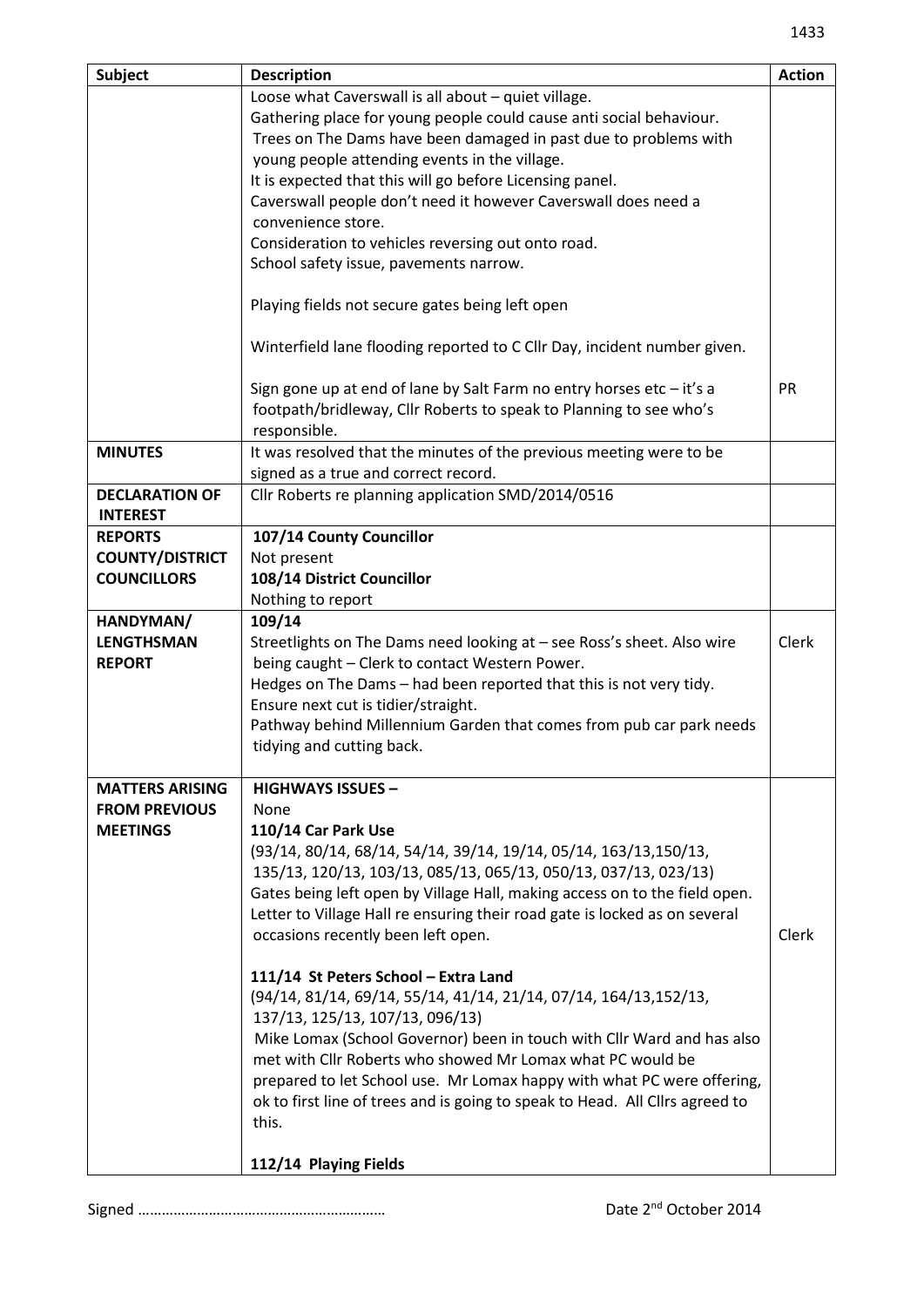| <b>Subject</b>         | <b>Description</b>                                                                                |                                                                             | <b>Action</b> |  |
|------------------------|---------------------------------------------------------------------------------------------------|-----------------------------------------------------------------------------|---------------|--|
|                        |                                                                                                   | (95/14, 82/14, 70/14, 56/14, 42/14, 22/14, 08/14, 165/13, 153/13,           |               |  |
|                        | 138/13, 126/13, 084/13, 064/13, 049/13, 036/13, 025/13, 010/13,                                   |                                                                             |               |  |
|                        | 093/12)                                                                                           |                                                                             |               |  |
|                        | No updated info received.                                                                         |                                                                             |               |  |
| <b>MATTERS ARISING</b> | 113/14 Footpaths:                                                                                 |                                                                             |               |  |
| <b>FROM PREVIOUS</b>   | Nothing to report.                                                                                |                                                                             |               |  |
| <b>MEETINGS</b>        | 114/14 Defibrillator:                                                                             |                                                                             |               |  |
| continued              | (97/14, 84/14, 73/14, 59/14, 46/14, 27/14)                                                        |                                                                             |               |  |
|                        | British Heart Foundation advised it's a good location and will donate                             |                                                                             |               |  |
|                        | £500.00 towards the £2500.00 it will take to fund it. Andy at Red House                           |                                                                             |               |  |
|                        | happy to do fundraising event. Got to email Ambulance Service for their<br><b>RW</b>              |                                                                             |               |  |
|                        | approval on location and they will do training.                                                   |                                                                             |               |  |
|                        | 115/14 Football Clubs:<br>Senior Club - No letter received yet. Asked about who owns the changing |                                                                             |               |  |
|                        | rooms - think done thru lottery grant, Andy from Red House thinks the                             |                                                                             |               |  |
|                        | brewery (Bass) donated them to football club. Football Club want to tidy                          |                                                                             |               |  |
|                        | it up put in new boiler etc. Clerk to look back though minute (about                              |                                                                             |               |  |
|                        | 1999ish) to see if anything was minutes on this.                                                  |                                                                             |               |  |
|                        | Junior Club - Caverswall Sharks changing their name to Caverswall Dams,                           |                                                                             |               |  |
|                        | reason being that they are being chased for money which they know                                 |                                                                             |               |  |
|                        | nothing about.                                                                                    |                                                                             |               |  |
|                        |                                                                                                   |                                                                             |               |  |
|                        | 116/14                                                                                            |                                                                             |               |  |
|                        |                                                                                                   | <b>Gates on The Quarry entrance - Tickhill Lane</b>                         |               |  |
|                        |                                                                                                   | Cllr Ward had emailed Dave Smith at SMDC who then got contact Hazel         |               |  |
|                        |                                                                                                   | in Enforcement who is looking into it Cllr Roberts to chase Dave later this | PR            |  |
|                        |                                                                                                   | week.                                                                       |               |  |
|                        | None                                                                                              | <b>Unresolved Items:</b>                                                    |               |  |
|                        |                                                                                                   |                                                                             |               |  |
|                        |                                                                                                   |                                                                             |               |  |
| <b>CORRESPONDENCE</b>  | 117/14                                                                                            |                                                                             |               |  |
|                        | <b>SCC</b>                                                                                        | St Peter's CE(VA) Primary School - Local Authority                          |               |  |
|                        |                                                                                                   | Governor                                                                    |               |  |
|                        |                                                                                                   | Re Amey Infrastructure new partnership                                      |               |  |
|                        |                                                                                                   | <b>Supporting People Review</b>                                             |               |  |
|                        |                                                                                                   |                                                                             |               |  |
|                        | SMDC                                                                                              | Licensing Application - Caverswall Village Store                            |               |  |
|                        |                                                                                                   | <b>Register of Electors Updates</b>                                         |               |  |
|                        |                                                                                                   |                                                                             |               |  |
|                        | Post Office                                                                                       | Re Caverswall Branch Temporary Closure                                      |               |  |
|                        |                                                                                                   |                                                                             |               |  |
|                        | <b>TSB</b>                                                                                        | <b>Bank Statements</b>                                                      |               |  |
|                        |                                                                                                   |                                                                             |               |  |
| <b>FINANCE</b>         | 118/14                                                                                            |                                                                             |               |  |
|                        | Payments:                                                                                         |                                                                             |               |  |
|                        | The following accounts were approved for payment:-                                                |                                                                             |               |  |
|                        | Mrs L Cantlay - Clerk Salary and Expenses - Aug/Sept<br>£425.48 *                                 |                                                                             |               |  |
|                        | Town and Country Services (July/Aug)<br>£1062.00 *                                                |                                                                             |               |  |
|                        |                                                                                                   | Mr R Durose - Materials to repair Mill Garden Fencing<br>£ 47.62            |               |  |

Signed ……………………………………………………… Date 2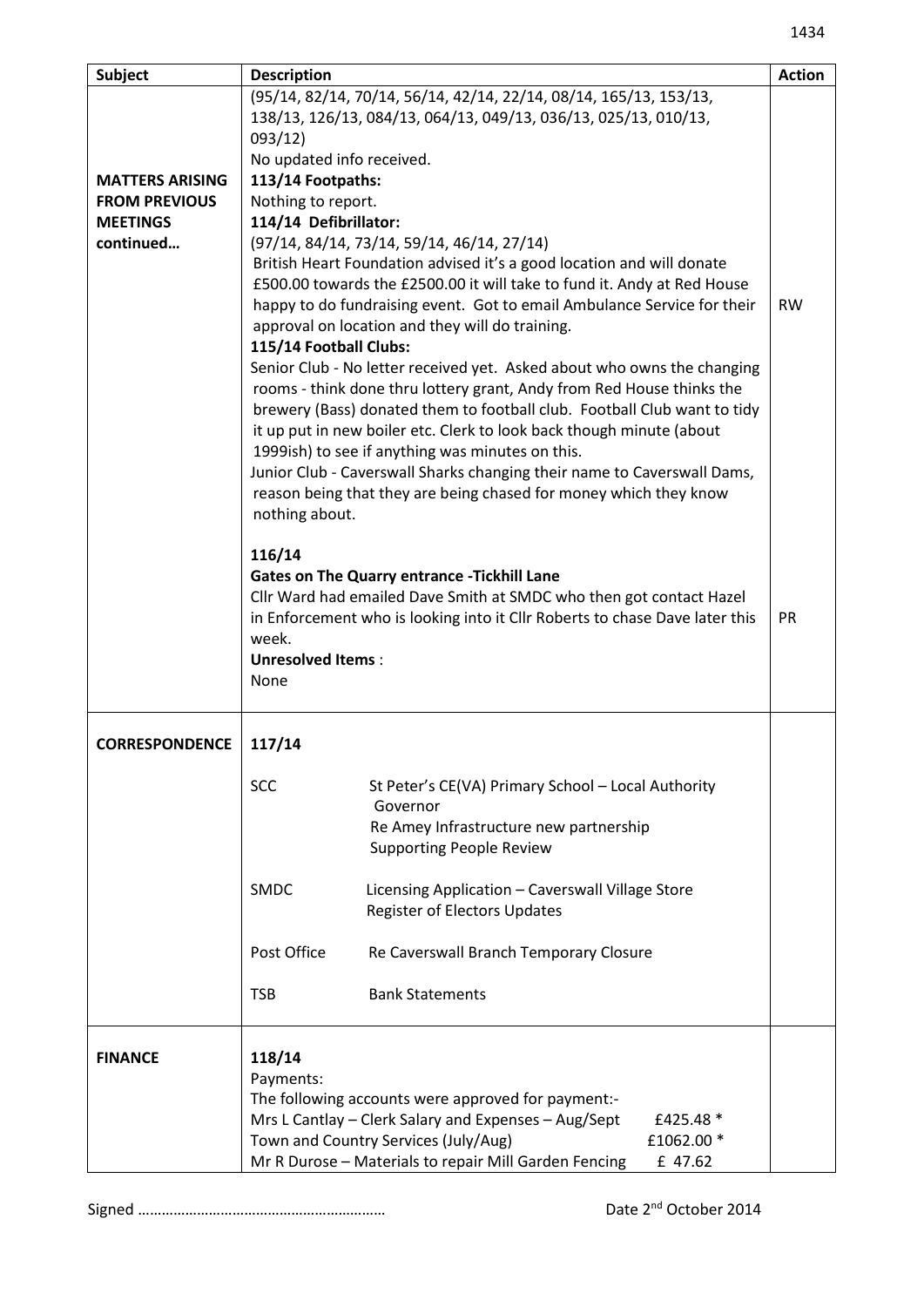| <b>Subject</b>      | <b>Description</b>                                                                                                                                                                            | <b>Action</b> |  |
|---------------------|-----------------------------------------------------------------------------------------------------------------------------------------------------------------------------------------------|---------------|--|
|                     | Grant Thornton - Audit Fee<br>£120.00                                                                                                                                                         |               |  |
|                     | £120.00 *<br>Caroline Hulse - Internal Audit Fee                                                                                                                                              |               |  |
|                     | TOTAL PAYMENTS THIS MONTH - £1775.10                                                                                                                                                          |               |  |
|                     | $\ast$<br>- indicates payments made via Internet Banking Faster Payment                                                                                                                       |               |  |
|                     | Transfer - £2000.00                                                                                                                                                                           |               |  |
|                     | Receipts:                                                                                                                                                                                     |               |  |
|                     | Interest re Instant Access Accounts - July/Aug $-0.53$ and $0.85 = £1.38$<br>TOTAL RECEIPTS RECEIVED - £1.38<br>Accounts (after any payments/transfers made) :-<br>Current Account - £1365.02 |               |  |
|                     |                                                                                                                                                                                               |               |  |
|                     |                                                                                                                                                                                               |               |  |
|                     |                                                                                                                                                                                               |               |  |
|                     | Instant Access Account - £7848.11                                                                                                                                                             |               |  |
|                     | Contingency Account - £6098.85                                                                                                                                                                |               |  |
|                     | <b>2014 ANNUAL RETURN</b>                                                                                                                                                                     |               |  |
|                     | The audited Annual Return has been received from Grant Thornton,                                                                                                                              |               |  |
|                     | Duly signed and approved by them and stating that all is in order.                                                                                                                            |               |  |
|                     | The Notice of Conclusion of Audit is to be displayed on the Notice board.                                                                                                                     |               |  |
|                     |                                                                                                                                                                                               |               |  |
| <b>PLANNING</b>     | 119/14                                                                                                                                                                                        |               |  |
| <b>MATTERS</b>      | <b>Applications:</b>                                                                                                                                                                          |               |  |
|                     | The flowing 2 applications were discussed at a Planning Meeting held on                                                                                                                       |               |  |
|                     | 26 <sup>th</sup> August                                                                                                                                                                       |               |  |
|                     | SMD/2014/0045 - Churchcroft - Variations to Condition 2 - comments to                                                                                                                         |               |  |
|                     | be submitted to Planning. Concerns over roof materials.                                                                                                                                       | Clerk         |  |
|                     | Cllr Cartwright raised issue of Churchcroft (above) - Cllr Roberts advised                                                                                                                    |               |  |
|                     | that Conservation had rejected it not happy with tiles not enough                                                                                                                             |               |  |
|                     | information, picked up on everything we made comment on $-$ generally                                                                                                                         |               |  |
|                     | there isn't enough information. Confused about chimneys.                                                                                                                                      | Clerk         |  |
|                     | SMD/2104/0438 - Dachsvale Cottage, High Street - Single Storey rear                                                                                                                           |               |  |
|                     | extension - no objection subject to neighbours' approval.                                                                                                                                     |               |  |
|                     | SMD/2014/0516 - Mr & Mrs Roberts - 101 School Lane - Erection of                                                                                                                              |               |  |
|                     | balcony and first floor conservatory - no objection subject to                                                                                                                                |               |  |
|                     | neighbour's approval.                                                                                                                                                                         |               |  |
|                     | <b>Decisions:</b>                                                                                                                                                                             |               |  |
|                     | HNT/2014/0008 - 28 Vicarage Crescent - APPROVED                                                                                                                                               |               |  |
|                     | Appeals: none                                                                                                                                                                                 |               |  |
|                     | Enforcement: Money from Mr McDonald re Caverswall Castle Cllr                                                                                                                                 |               |  |
|                     | Roberts has spoken to Enforcement - still sorting it out as to when we get                                                                                                                    |               |  |
|                     | it.                                                                                                                                                                                           |               |  |
|                     |                                                                                                                                                                                               |               |  |
|                     | 120/14                                                                                                                                                                                        |               |  |
| <b>NEW BUSINESS</b> | <b>Facebook:</b>                                                                                                                                                                              |               |  |
|                     | A Facebook page has been created by the Clerk for the Parish Council,                                                                                                                         |               |  |
|                     | which seems to have been well received.                                                                                                                                                       |               |  |
|                     | Items are being regularly posted; currently there are 45 "Likes".                                                                                                                             |               |  |
|                     |                                                                                                                                                                                               |               |  |
|                     | Cllr Cartwright - Blythe Bridge Road, petunias been brilliant this year but                                                                                                                   |               |  |
|                     | are coming to an end. Need some sort of planting for Spring can we take                                                                                                                       |               |  |
|                     | a contract out for taking care annually, quotes to be obtained for this.                                                                                                                      |               |  |
|                     | Possibility that Handyman (Ross) could water these on regular basis.                                                                                                                          |               |  |
|                     |                                                                                                                                                                                               |               |  |